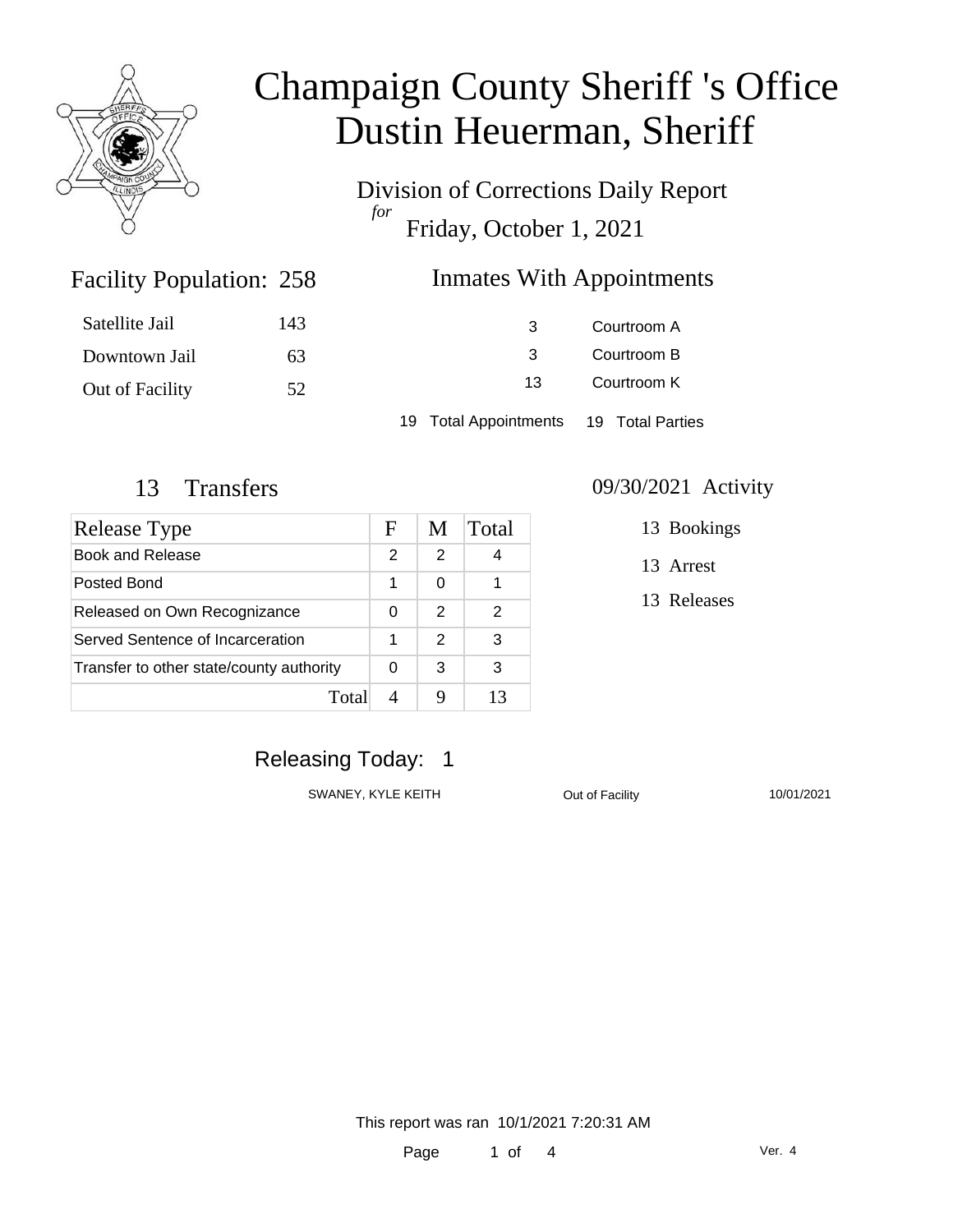

Division of Corrections Daily Report *for* Friday, October 1, 2021

#### Custody Status Count

- Electronic Home Dentention 20
	- Felony Arraignment 12
		- Felony Other 3
	- Felony Pre-Sentence 7
		- Felony Pre-Trial 165
	- Felony Pre-Trial DUI 1
	- Felony Sentenced CCSO 4
	- Felony Sentenced IDOC 19
		- Hold Other<sub>2</sub>
	- Misdemeanor Arraignment 3
		- Misdemeanor Pre-Trial 3
			- Petition to Revoke 4
			- Remanded to DHS 13
			- Traffic Arraignment 2
				- Total 258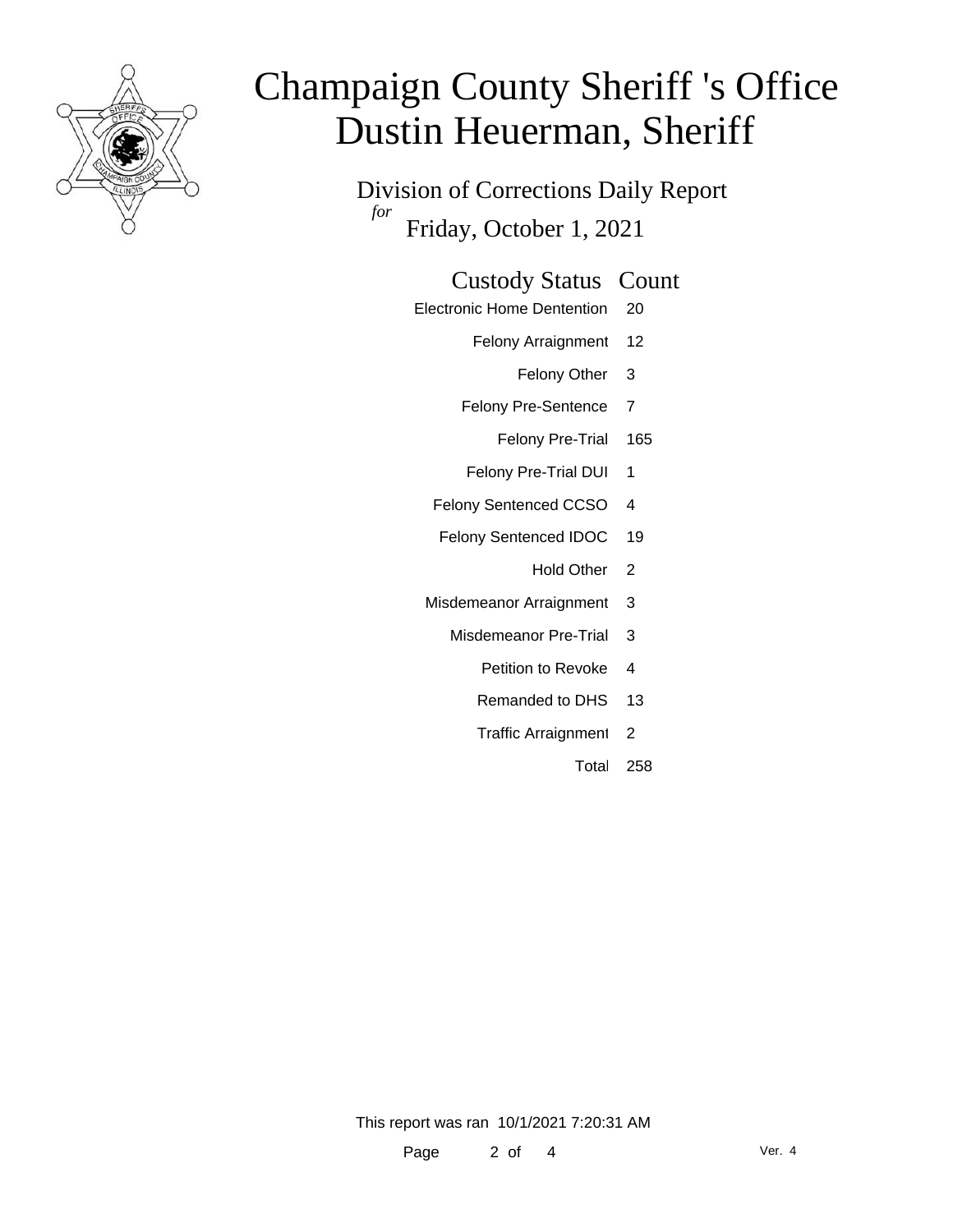

Division of Corrections Daily Report *for* Friday, October 1, 2021

## Inmates With Appointments

| Jailing Party Name              | Location    | Number of Records / Node |
|---------------------------------|-------------|--------------------------|
| BAKER, REED A                   | Courtroom K | 1 / Satellite Jail       |
| <b>BROWN, CRAIG JONATHAN</b>    | Courtroom K | 1 / Satellite Jail       |
| BURRAGE, DONTRELL EUGENE        | Courtroom K | 1 / Satellite Jail       |
| CONERLY, KIN                    | Courtroom K | 1 / Satellite Jail       |
| COWART, TORREY BENJAMEN, Junior | Courtroom A | 1 / Downtown Jail        |
| DAVIS, TERRY DESHAUN            | Courtroom K | 1 / Satellite Jail       |
| <b>GARCIA, DAVID QUERO</b>      | Courtroom K | 1 / Satellite Jail       |
| HOBAN, JULIAN LEE               | Courtroom K | 1 / Satellite Jail       |
| JACKSON, JOHN SAMUEL            | Courtroom K | 1 / Satellite Jail       |
| JOHNSON, SHERESA DENISE         | Courtroom K | 1 / Satellite Jail       |
| JONES, JOSHUA LYNN              | Courtroom K | 1 / Satellite Jail       |
| LOPEZ, RICARDO                  | Courtroom A | 1 / Satellite Jail       |
| MESSER, CODY JAMES              | Courtroom A | 1 / Out of Facility      |
| METCALFE, LANELL J              | Courtroom K | 1 / Satellite Jail       |
| MILLER, D'ANDRE                 | Courtroom B | 1 / Out of Facility      |
| STOVER, JOSH ANDREW             | Courtroom B | 1 / Satellite Jail       |
| STRONG, CORTEZ                  | Courtroom K | 1 / Satellite Jail       |
| TORRES-NEGRON, JUAN CARLOS      | Courtroom B | 1 / Satellite Jail       |
| TRIMBLE, CALEB MICHAEL          | Courtroom K | 1 / Satellite Jail       |

### **Transfers**

| <b>BINION, ROBERT</b>     | Served Sentence of Incarceration                        | Out of Facility |
|---------------------------|---------------------------------------------------------|-----------------|
| DAVENPORT, FARON MITCHELL | Transfer to other state/county authority Satellite Jail |                 |
| DIGGS, DEMARKUS ALONZO    | Transfer to other state/county authority Satellite Jail |                 |
| DIXON, JALEN JABARRI      | Transfer to other state/county authority Downtown Jail  |                 |
| FORD, KIA SHERAE          | <b>Book and Release</b>                                 | Out of Facility |